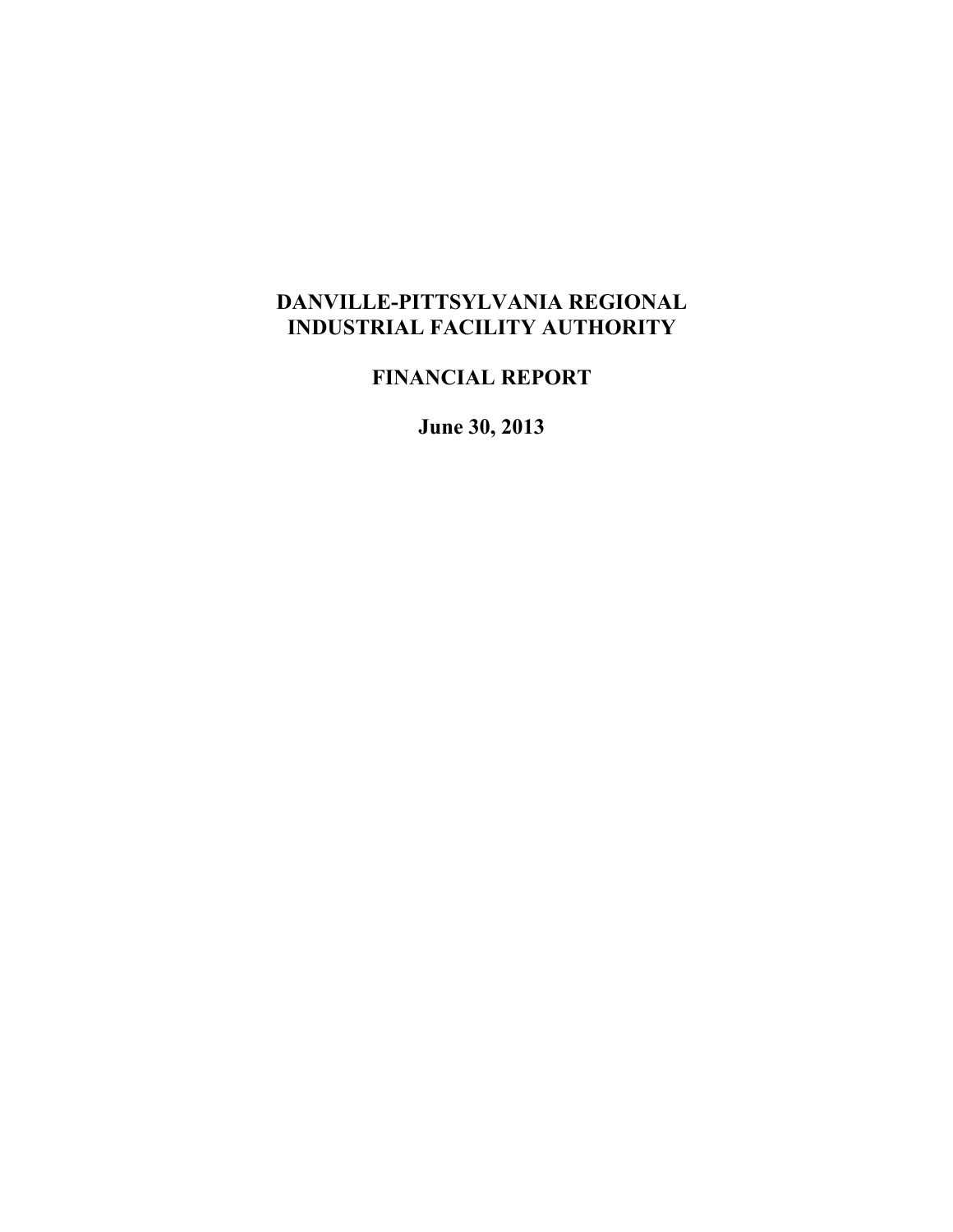# *Danville-Pittsylvania Regional Industrial Facility Authority*

*Table of Contents*

| <b>Financial Statements</b>                                                                                                                                                                |    |
|--------------------------------------------------------------------------------------------------------------------------------------------------------------------------------------------|----|
|                                                                                                                                                                                            |    |
| Statement of Revenues and Expenses and                                                                                                                                                     |    |
|                                                                                                                                                                                            |    |
|                                                                                                                                                                                            |    |
| <b>Compliance Reports</b>                                                                                                                                                                  |    |
| Independent Auditor's Report on Internal Control Over Financial<br>Reporting and on Compliance and Other Matters Based on an<br>Audit of Financial Statements Performed in Accordance with | 15 |
|                                                                                                                                                                                            |    |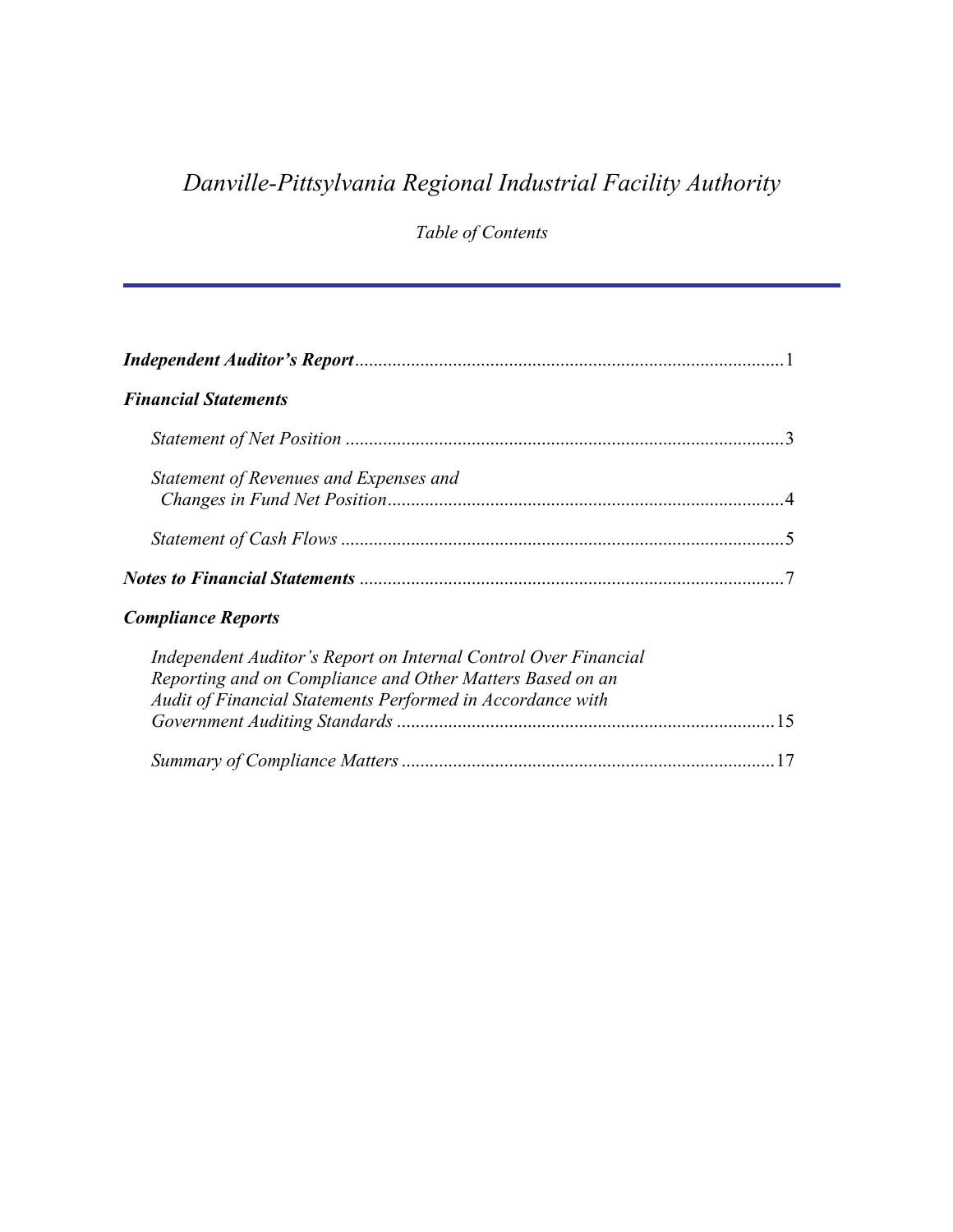

#### **INDEPENDENT AUDITOR'S REPORT**

To the Board of Directors of Danville-Pittsylvania Regional Industrial Facility Authority Danville, Virginia

We have audited the accompanying basic financial statements of the Danville-Pittsylvania Regional Industrial Facility Authority (the "Authority"), as of and for the year ended June 30, 2013, and the related notes to the financial statements, as listed in the table of contents. The prior year comparative information has been derived from the Authority's 2012 financial statements on which, in our report dated November 20, 2012, we expressed an unmodified opinion.

#### **Management's Responsibility for the Financial Statements**

 Management is responsible for the preparation and fair presentation of these financial statements in accordance with accounting principles generally accepted in the United States of America; this includes the design, implementation, and maintenance of internal control relevant to the preparation and fair presentation of financial statements that are free from material misstatement, whether due to fraud or error.

#### **Auditor's Responsibility**

 Our responsibility is to express an opinion on these financial statements based on our audit. We conducted our audit in accordance with auditing standards generally accepted in the United States of America; the standards applicable to financial audits contained in *Government Auditing Standards*, issued by the Comptroller General of the United States; and the *Specifications for Audits of Authorities*, *Boards, and Commissions*, issued by the Auditor of Public Accounts of the Commonwealth of Virginia. Those standards require that we plan and perform the audit to obtain reasonable assurance about whether the financial statements are free from material misstatement.

 An audit involves performing procedures to obtain audit evidence about the amounts and disclosures in the financial statements. The procedures selected depend on the auditor's judgment, including the assessment of the risks of material misstatement of the financial statements, whether due to fraud or error. In making those risk assessments, the auditor considers internal control relevant to the entity's preparation and fair presentation of the financial statements in order to design audit procedures that are appropriate in the circumstances, but not for the purpose of expressing an opinion on the effectiveness of the entity's internal control. Accordingly, we express no such opinion. An audit also includes evaluating the appropriateness of accounting policies used and the reasonableness of significant accounting estimates made by management, as well as evaluating the overall presentation of the financial statements.

We believe that the audit evidence we have obtained is sufficient and appropriate to provide a basis for our audit opinion.

*Your Success is Our Focus* 

1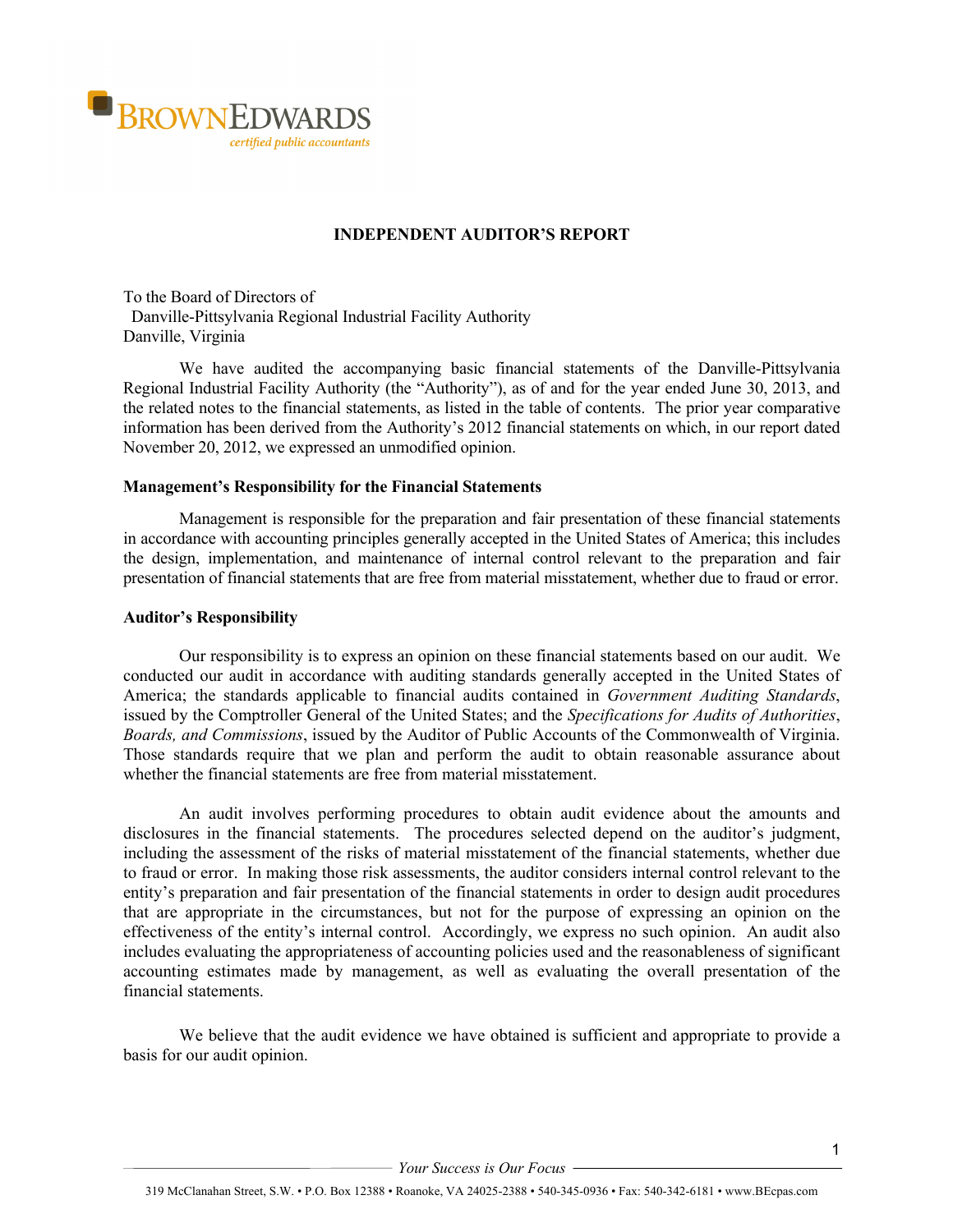#### **Opinion**

 In our opinion, the financial statements referred to above present fairly, in all material respects, the financial position of the Danville-Pittsylvania Regional Industrial Facility Authority, as of June 30, 2013, and the changes in its financial position and cash flows for the year then ended, in conformity with accounting principles generally accepted in the United States of America.

#### **Other Matters**

#### *Required Supplementary Information*

Management has omitted a management's discussion and analysis that accounting principles generally accepted in the United States of America require to be presented to supplement the basic financial statements. Such missing information, although not a part of the basic financial statements, is required by the Governmental Accounting Standards Board, who considers it to be an essential part of financial reporting for placing the basic financial statements in an appropriate operational, economic, or historical context. Our opinion on the basic financial statements is not affected by this omitted information.

#### **Other Reporting Required by** *Government Auditing Standards*

 In accordance with *Government Auditing Standards*, we have also issued our report dated November 8, 2013 on our consideration of the Board's internal control over financial reporting and on our tests of its compliance with certain provisions of laws, regulations, contracts, and grant agreements and other matters. The purpose of that report is to describe the scope of our testing of internal control over financial reporting and compliance and the results of that testing, and not to provide an opinion on internal control over financial reporting or on compliance. That report is an integral part of an audit performed in accordance with *Government Auditing Standards* in considering the Authority's internal control over financial reporting and compliance.

Brown, Edwards Kompany, S. L. P.

CERTIFIED PUBLIC ACCOUNTANTS

Roanoke, Virginia November 8, 2013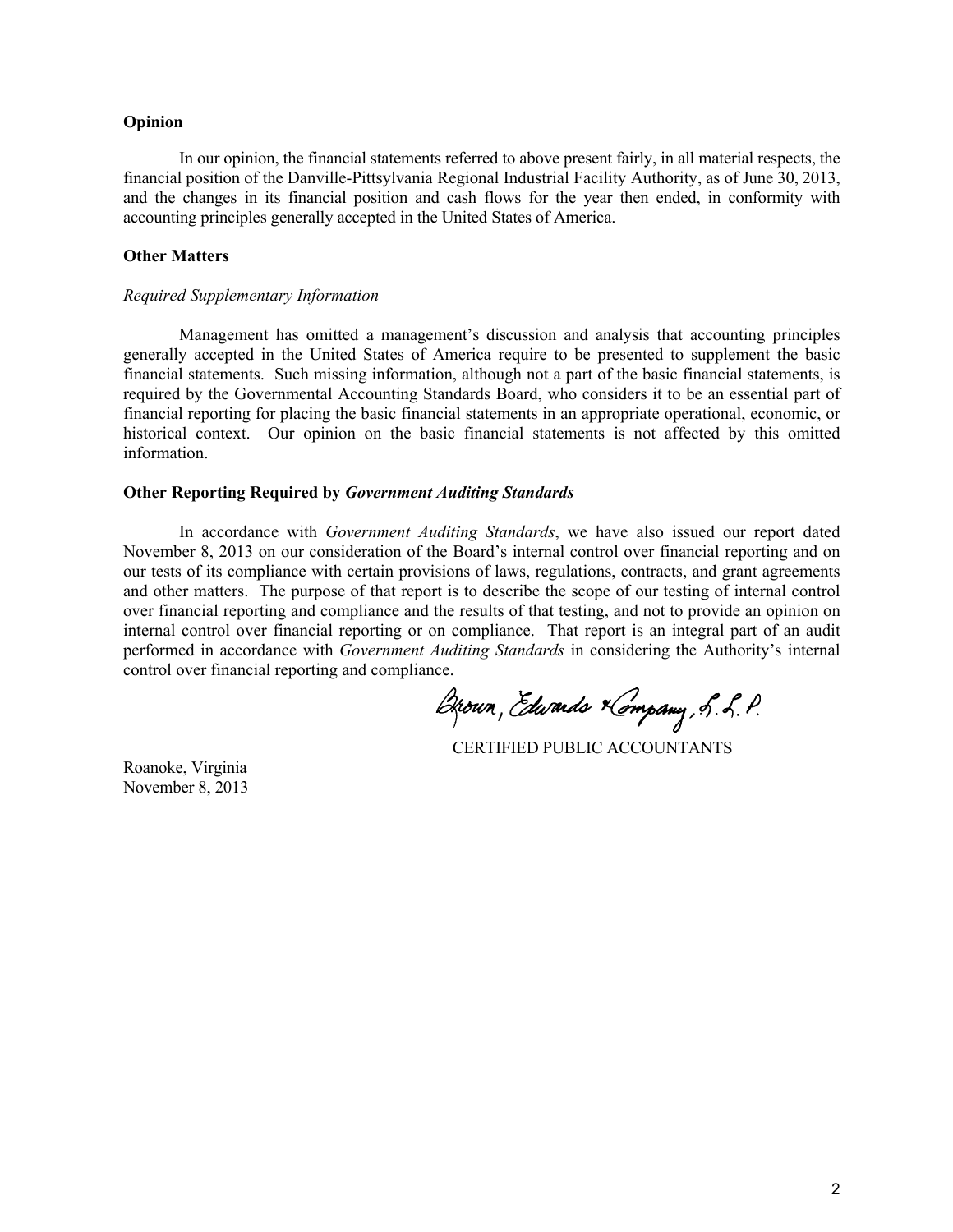# *Danville-Pittsylvania Regional Industrial Facility Authority Statement of Net Position June 30, 2013*

|                                                                   |                         | (For<br>Comparative<br><b>Purposes</b><br>Only) |
|-------------------------------------------------------------------|-------------------------|-------------------------------------------------|
|                                                                   | 2013                    | 2012                                            |
| <b>Assets</b>                                                     |                         |                                                 |
| Current assets                                                    |                         |                                                 |
| Cash and cash equivalents<br>Due from other governments           | \$<br>1,396,911         | 1,250,631<br>\$<br>158,281                      |
| Other receivables                                                 | 3,002                   | 17,886                                          |
| Prepaids                                                          | 6,264                   | 9,579                                           |
|                                                                   |                         |                                                 |
| Total current assets                                              | 1,406,177               | 1,436,377                                       |
| Noncurrent assets                                                 |                         |                                                 |
| Restricted cash and cash equivalents                              | 3,844,078               | 3,873,969                                       |
| Due from City of Danville                                         | 254,205                 | 236,479                                         |
| Capital assets not being depreciated                              | 24,839,271              | 24,839,271<br>27,794,063                        |
| Capital assets being depreciated, net<br>Construction in progress | 26,838,571<br>2,650,156 | 2,277,130                                       |
| Unamortized bond issuance costs                                   | 339,123                 | 608,186                                         |
| Total noncurrent assets                                           | 58,765,404              | 59,629,098                                      |
|                                                                   |                         |                                                 |
| <b>Total assets</b>                                               | 60,171,581              | 61,065,475                                      |
| <b>Liabilities</b>                                                |                         |                                                 |
| <b>Current liabilities</b>                                        |                         |                                                 |
| Accrued interest payable                                          | 77,402                  | 123,635                                         |
| Accounts payable - general                                        | 29,347                  | 46,802                                          |
| Accounts payable - construction                                   |                         | 38,050                                          |
| Security deposit                                                  |                         | 1,500                                           |
| Unearned revenue                                                  | 5,850                   | 9,106                                           |
| Bonds payable - current                                           | 1,043,450               | 5,823,395                                       |
| Total current liabilities                                         | 1,156,049               | 6,042,488                                       |
| Noncurrent liabilities                                            |                         |                                                 |
| Due to Pittsylvania County                                        | 254,205                 | 236,479                                         |
| Bonds payable                                                     | 10,266,990              | 11,301,885                                      |
| Total noncurrent liabilities                                      | 10,521,195              | 11,538,364                                      |
| <b>Total liabilities</b>                                          | 11,677,244              | 17,580,852                                      |
| <b>Net position</b>                                               |                         |                                                 |
| Net investment in capital assets                                  | 47,200,758              | 42, 267, 338                                    |
| Unrestricted                                                      | 1,293,579               | 1,217,285                                       |
|                                                                   |                         |                                                 |
| <b>Total net position</b>                                         | 48, 494, 337<br>\$      | \$43,484,623                                    |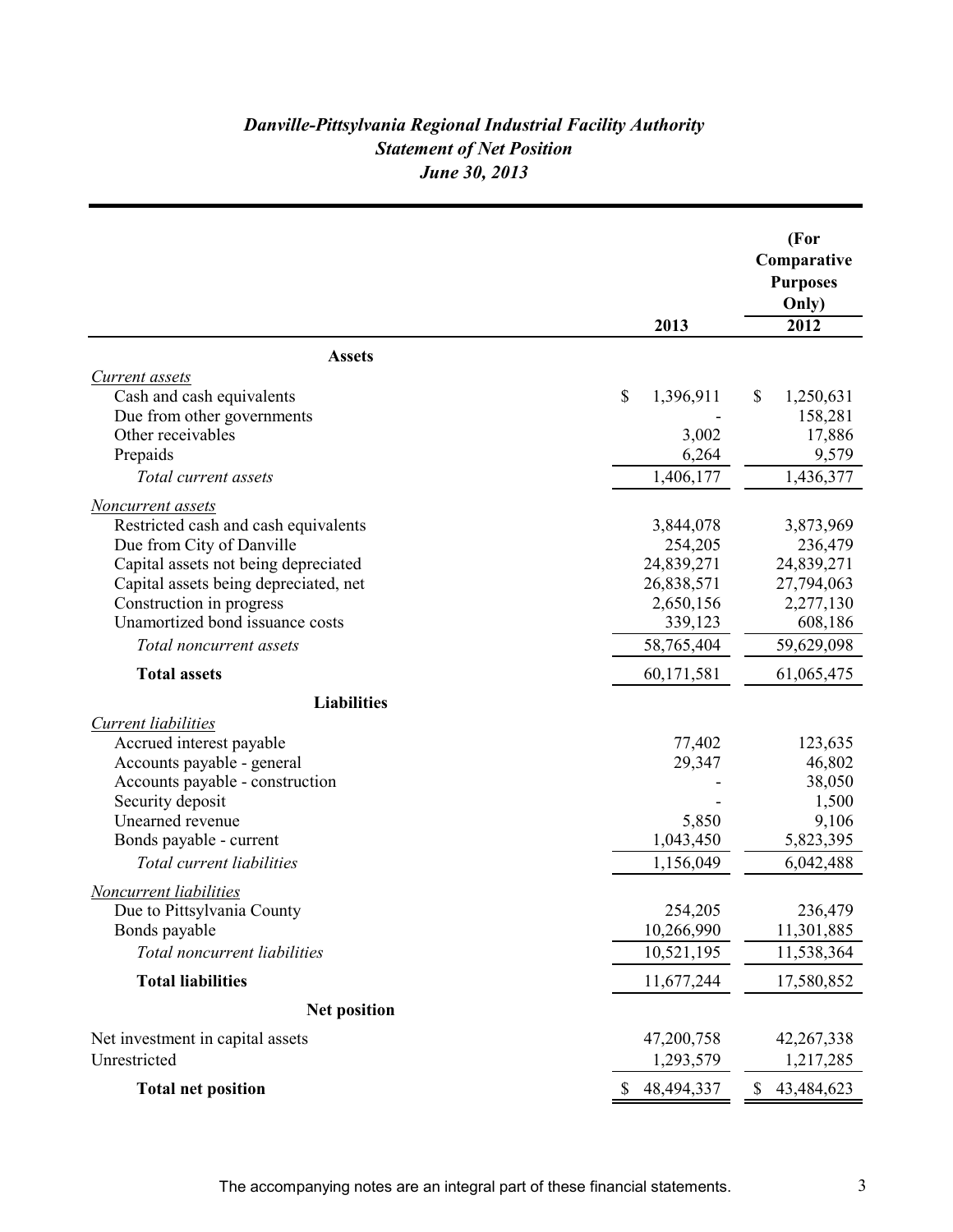# *Danville-Pittsylvania Regional Industrial Facility Authority Statement of Revenues and Expenses and Changes in Fund Net Position Year Ended June 30, 2013*

| 2013<br>2012<br>\$<br>5,708,878<br>Virginia Tobacco Commission grants<br>\$<br>316,932<br>Other grants<br>1,076,639<br>Other income<br>67,860<br>238,273<br>5,776,738<br>1,631,844<br><b>Total operating revenues</b><br>Depreciation and amortization<br>1,224,555<br>1,004,543<br>Economic development - Cyber Park<br>150,000<br>Economic development - Cane Creek Centre<br>2,780<br>140,253<br>222,091<br>Other operating expenses<br>241,658<br><b>Total operating expenses</b><br>$\overline{1,618,993}$<br>1,366,887<br>4,157,745<br>264,957<br>Interest income<br>589<br>1,453<br>(11, 754)<br>Interest expense<br>(31, 458)<br>(11, 165)<br>(30,005)<br><b>Total non-operating expenses</b><br>4,146,580<br>234,952<br>Contribution - City of Danville<br>431,567<br>1,526,429<br>Contribution - Pittsylvania County<br>431,567<br>1,526,429<br><b>Total capital contributions</b><br>863,134<br>3,052,858<br>5,009,714<br>3,287,810<br>43,484,623<br>40,196,813<br>$\boldsymbol{\mathsf{S}}$<br>48,494,337<br>\$<br>43,484,623 |                                         | (For<br>Comparative<br><b>Purposes</b><br>Only) |
|-------------------------------------------------------------------------------------------------------------------------------------------------------------------------------------------------------------------------------------------------------------------------------------------------------------------------------------------------------------------------------------------------------------------------------------------------------------------------------------------------------------------------------------------------------------------------------------------------------------------------------------------------------------------------------------------------------------------------------------------------------------------------------------------------------------------------------------------------------------------------------------------------------------------------------------------------------------------------------------------------------------------------------------------|-----------------------------------------|-------------------------------------------------|
|                                                                                                                                                                                                                                                                                                                                                                                                                                                                                                                                                                                                                                                                                                                                                                                                                                                                                                                                                                                                                                           |                                         |                                                 |
|                                                                                                                                                                                                                                                                                                                                                                                                                                                                                                                                                                                                                                                                                                                                                                                                                                                                                                                                                                                                                                           | <b>Operating revenues</b>               |                                                 |
|                                                                                                                                                                                                                                                                                                                                                                                                                                                                                                                                                                                                                                                                                                                                                                                                                                                                                                                                                                                                                                           |                                         |                                                 |
|                                                                                                                                                                                                                                                                                                                                                                                                                                                                                                                                                                                                                                                                                                                                                                                                                                                                                                                                                                                                                                           |                                         |                                                 |
|                                                                                                                                                                                                                                                                                                                                                                                                                                                                                                                                                                                                                                                                                                                                                                                                                                                                                                                                                                                                                                           |                                         |                                                 |
|                                                                                                                                                                                                                                                                                                                                                                                                                                                                                                                                                                                                                                                                                                                                                                                                                                                                                                                                                                                                                                           |                                         |                                                 |
|                                                                                                                                                                                                                                                                                                                                                                                                                                                                                                                                                                                                                                                                                                                                                                                                                                                                                                                                                                                                                                           | <b>Operating expenses</b>               |                                                 |
|                                                                                                                                                                                                                                                                                                                                                                                                                                                                                                                                                                                                                                                                                                                                                                                                                                                                                                                                                                                                                                           |                                         |                                                 |
|                                                                                                                                                                                                                                                                                                                                                                                                                                                                                                                                                                                                                                                                                                                                                                                                                                                                                                                                                                                                                                           |                                         |                                                 |
|                                                                                                                                                                                                                                                                                                                                                                                                                                                                                                                                                                                                                                                                                                                                                                                                                                                                                                                                                                                                                                           |                                         |                                                 |
|                                                                                                                                                                                                                                                                                                                                                                                                                                                                                                                                                                                                                                                                                                                                                                                                                                                                                                                                                                                                                                           |                                         |                                                 |
|                                                                                                                                                                                                                                                                                                                                                                                                                                                                                                                                                                                                                                                                                                                                                                                                                                                                                                                                                                                                                                           |                                         |                                                 |
|                                                                                                                                                                                                                                                                                                                                                                                                                                                                                                                                                                                                                                                                                                                                                                                                                                                                                                                                                                                                                                           | <b>Operating income</b>                 |                                                 |
|                                                                                                                                                                                                                                                                                                                                                                                                                                                                                                                                                                                                                                                                                                                                                                                                                                                                                                                                                                                                                                           | Non-operating revenues (expenses)       |                                                 |
|                                                                                                                                                                                                                                                                                                                                                                                                                                                                                                                                                                                                                                                                                                                                                                                                                                                                                                                                                                                                                                           |                                         |                                                 |
|                                                                                                                                                                                                                                                                                                                                                                                                                                                                                                                                                                                                                                                                                                                                                                                                                                                                                                                                                                                                                                           |                                         |                                                 |
|                                                                                                                                                                                                                                                                                                                                                                                                                                                                                                                                                                                                                                                                                                                                                                                                                                                                                                                                                                                                                                           |                                         |                                                 |
|                                                                                                                                                                                                                                                                                                                                                                                                                                                                                                                                                                                                                                                                                                                                                                                                                                                                                                                                                                                                                                           | Net income before capital contributions |                                                 |
|                                                                                                                                                                                                                                                                                                                                                                                                                                                                                                                                                                                                                                                                                                                                                                                                                                                                                                                                                                                                                                           | <b>Capital contributions</b>            |                                                 |
|                                                                                                                                                                                                                                                                                                                                                                                                                                                                                                                                                                                                                                                                                                                                                                                                                                                                                                                                                                                                                                           |                                         |                                                 |
|                                                                                                                                                                                                                                                                                                                                                                                                                                                                                                                                                                                                                                                                                                                                                                                                                                                                                                                                                                                                                                           |                                         |                                                 |
|                                                                                                                                                                                                                                                                                                                                                                                                                                                                                                                                                                                                                                                                                                                                                                                                                                                                                                                                                                                                                                           |                                         |                                                 |
|                                                                                                                                                                                                                                                                                                                                                                                                                                                                                                                                                                                                                                                                                                                                                                                                                                                                                                                                                                                                                                           | Change in net position                  |                                                 |
|                                                                                                                                                                                                                                                                                                                                                                                                                                                                                                                                                                                                                                                                                                                                                                                                                                                                                                                                                                                                                                           | <b>Net position at July 1</b>           |                                                 |
|                                                                                                                                                                                                                                                                                                                                                                                                                                                                                                                                                                                                                                                                                                                                                                                                                                                                                                                                                                                                                                           | <b>Net position at June 30</b>          |                                                 |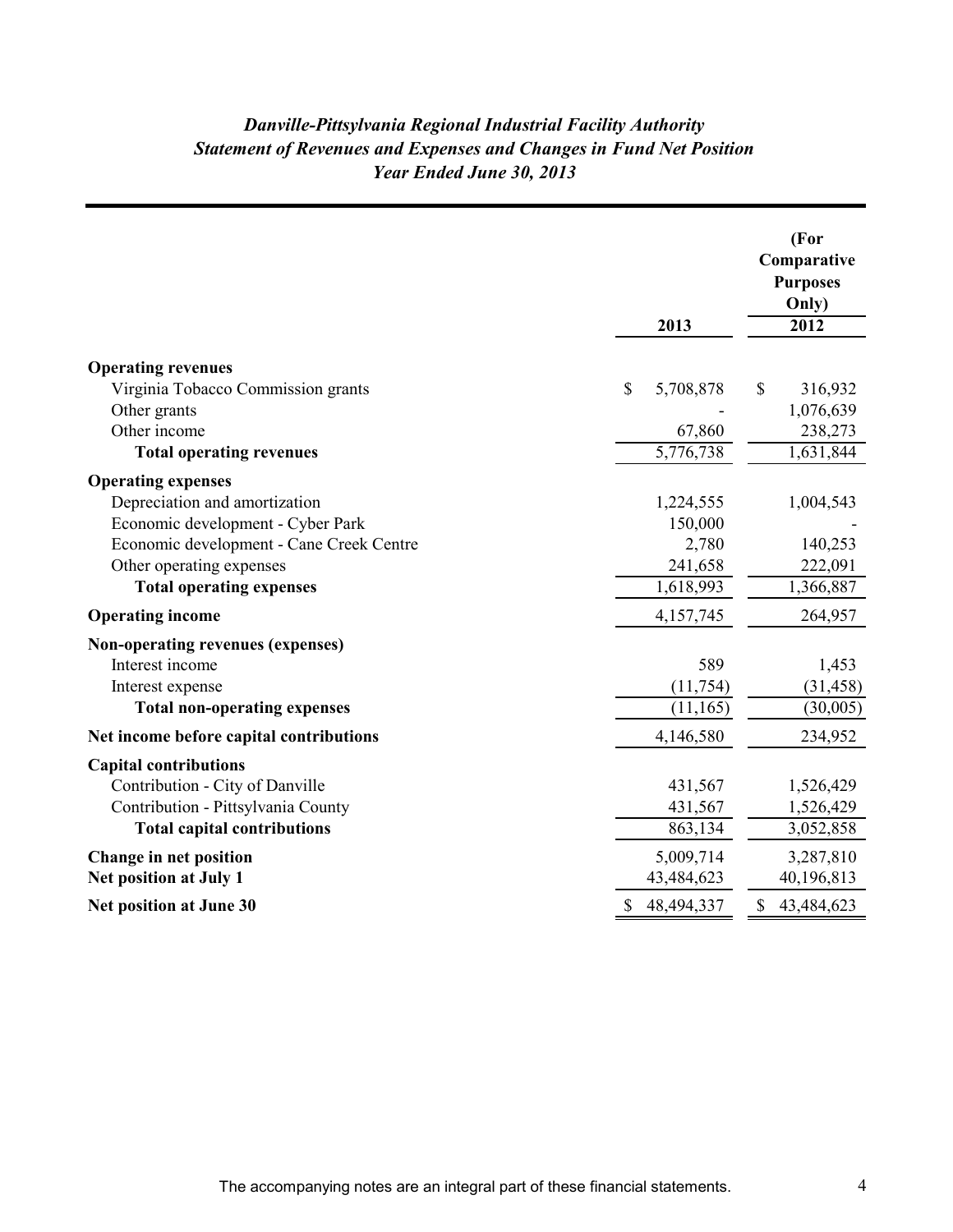# *Danville-Pittsylvania Regional Industrial Facility Authority Year Ended June 30, 2013 Statement of Cash Flows*

|                                                                           | 2013            | (For<br>Comparative<br><b>Purposes Only)</b><br>2012 |
|---------------------------------------------------------------------------|-----------------|------------------------------------------------------|
|                                                                           |                 |                                                      |
| <b>Operating activities</b>                                               |                 |                                                      |
| Receipts from operating grants and activities                             | \$<br>5,877,287 | \$<br>1,506,251                                      |
| Payments to suppliers for goods and services                              | (166, 919)      | (116, 624)                                           |
| Other payments                                                            | (156, 375)      | 32,664                                               |
| Net cash provided by operating activities                                 | 5,553,993       | 1,422,291                                            |
| Capital and related financing activities                                  |                 |                                                      |
| Purchase of capital assets                                                | (95,890)        | (1,478,727)                                          |
| Payments on advances from the City of Danville                            |                 | (10, 485, 134)                                       |
| Capital contributions                                                     | 793,335         | 2,674,783                                            |
| Interest paid on bonds                                                    | (310, 638)      | (104, 325)                                           |
| Proceeds from bond issuance                                               |                 | 11,250,000                                           |
| Bond isssuance costs paid                                                 |                 | (548, 456)                                           |
| Original issue discount on bonds issued                                   |                 | (21, 325)                                            |
| Principal repayments on bonds                                             | (5,825,000)     | (285,000)                                            |
| Net cash provided by (used in) capital and related financing activities   | (5, 438, 193)   | 1,001,816                                            |
| <b>Investing activities</b>                                               |                 |                                                      |
| Interest received                                                         | 589             | 1,453                                                |
| Net cash provided by investing activities                                 | 589             | 1,453                                                |
| Net increase in cash and cash equivalents                                 | 116,389         | 2,425,560                                            |
| Cash and cash equivalents - beginning of year (including restricted cash) | 5,124,600       | 2,699,040                                            |
| Cash and cash equivalents - end of year (including restricted cash)       | \$<br>5,240,989 | \$<br>5,124,600                                      |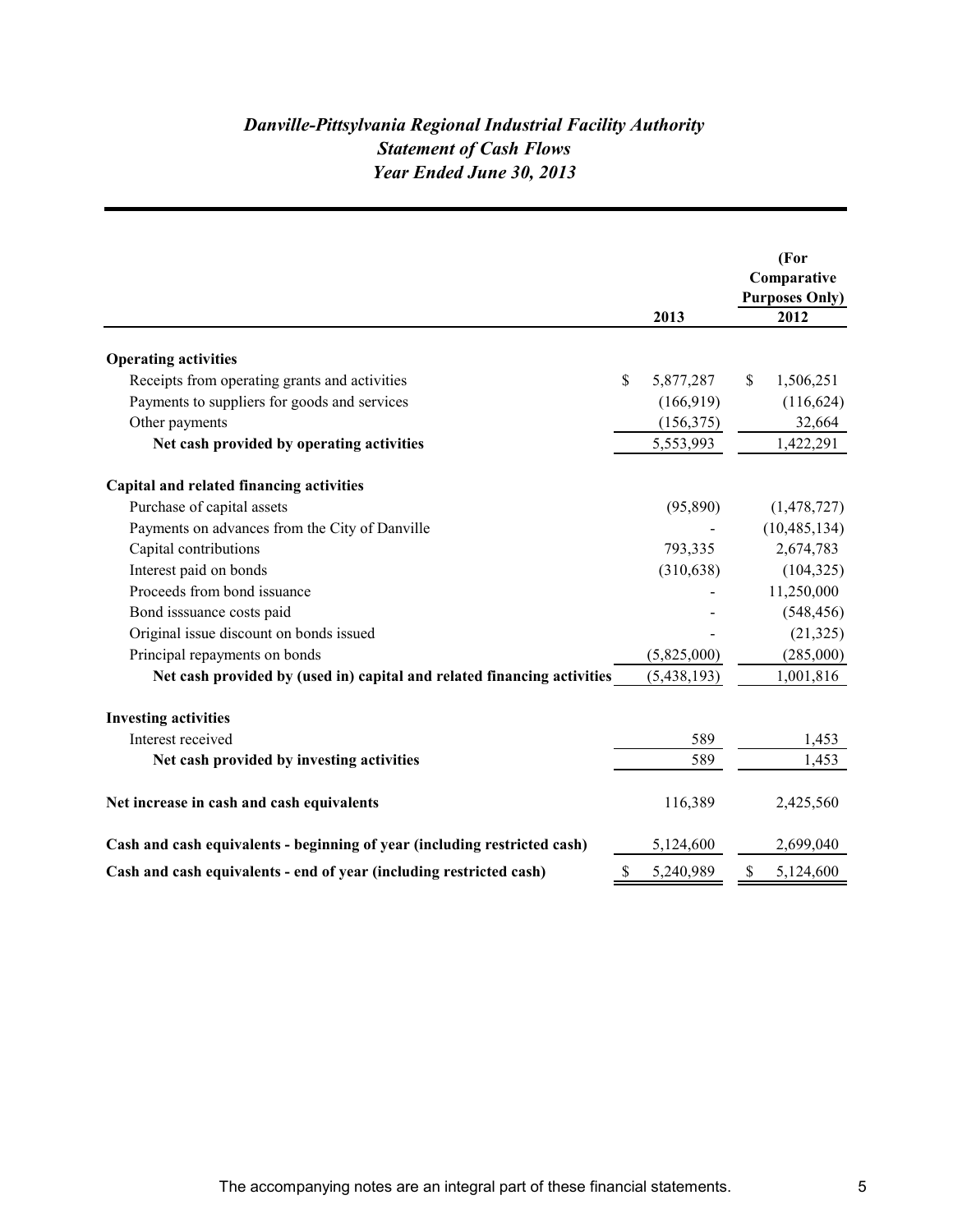# *Danville-Pittsylvania Regional Industrial Facility Authority Year Ended June 30, 2013 Statement of Cash Flows*

|                                                           |    | 2013      |    | (For<br>Comparative<br><b>Purposes Only)</b><br>2012 |
|-----------------------------------------------------------|----|-----------|----|------------------------------------------------------|
|                                                           |    |           |    |                                                      |
| Reconciliation of operating income to net cash            |    |           |    |                                                      |
| provided by operating activities:                         |    |           |    |                                                      |
| Operating income                                          | \$ | 4,157,745 | S. | 264,957                                              |
| Adjustments to reconcile operating income to net cash     |    |           |    |                                                      |
| provided by operating activities:                         |    |           |    |                                                      |
| Depreciation                                              |    | 955,492   |    | 955,492                                              |
| Amortization of bond issue costs                          |    | 269,063   |    | 49,051                                               |
| Non-cash operating in-kind expenses                       |    | 17,424    |    | 16,482                                               |
| Changes in assets and liabilities:                        |    |           |    |                                                      |
| Change in prepaids                                        |    | 3,315     |    | 535                                                  |
| Change in due from other governments                      |    | 158,281   |    | 124,160                                              |
| Change in other receivables                               |    | 14,884    |    | (14, 386)                                            |
| Change in accounts payable - general                      |    | (17, 455) |    | 23,094                                               |
| Change in security deposit                                |    | (1,500)   |    | 500                                                  |
| Change in unearned revenue                                |    | (3,256)   |    | 2,406                                                |
| Net cash provided by operating activities                 | -S | 5,553,993 | \$ | 1,422,291                                            |
| Supplemental cash flow information                        |    |           |    |                                                      |
| Capitalized interest                                      | \$ | 262,812   | \$ | 203,201                                              |
| Capital asset additions financed by accounts payable      |    |           |    | 38,050                                               |
| Capital asset additions financed by locality contribution |    | 52,375    |    | 387,693                                              |
|                                                           | \$ | 315,187   | \$ | 628,944                                              |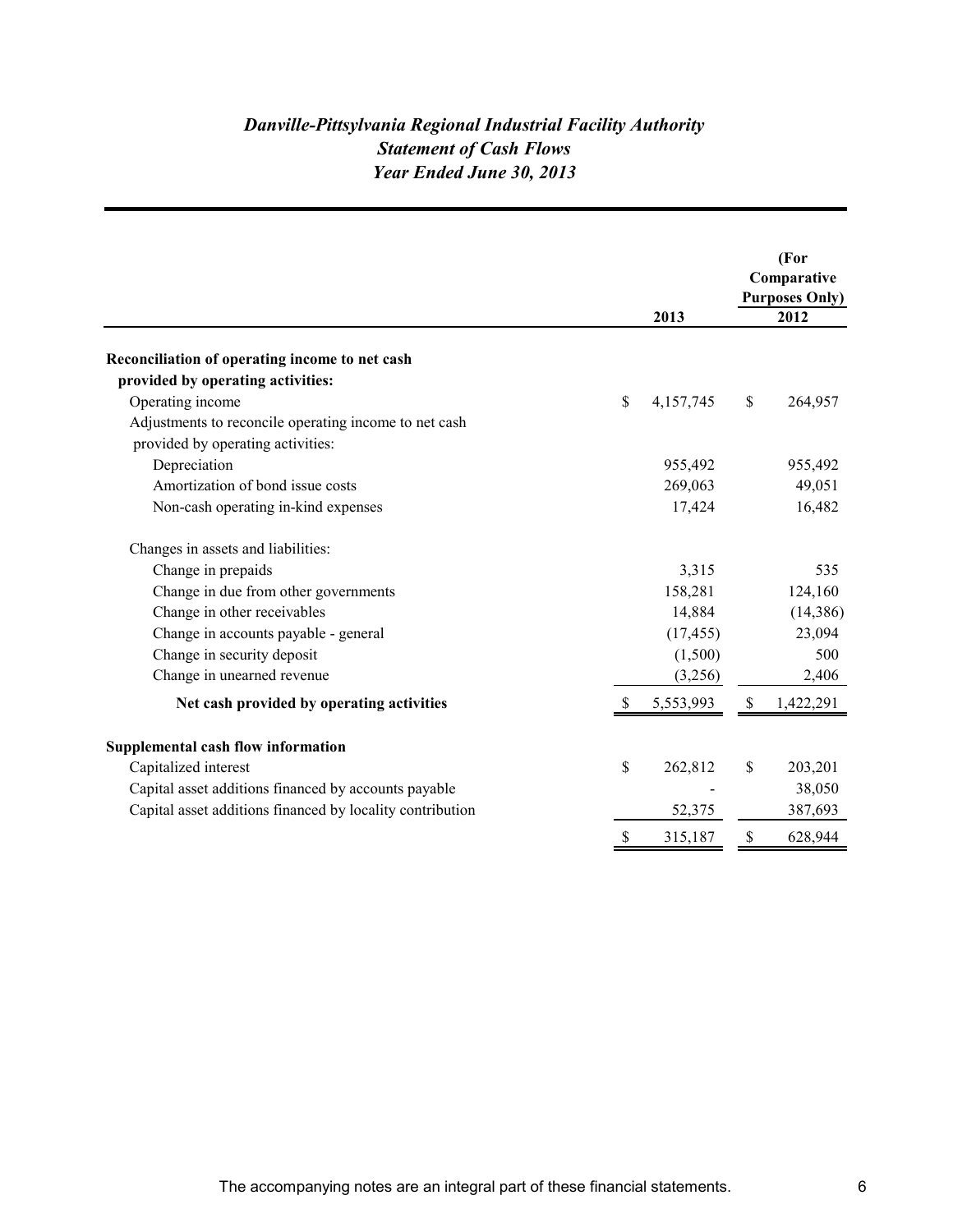## **1. Organization and Nature of Activities**

The *Danville-Pittsylvania Regional Industrial Facility Authority* ("the Authority") was created by ordinance of the Board of Supervisors of Pittsylvania County, Virginia, and the City Council of the City of Danville, Virginia, to promote and further the purposes of the *Virginia Regional Industrial Facilities Act*, Chapter 64, Title 15.2 of the *Code of Virginia*, (1950) as amended (Act). The Authority is an entity jointly owned by the City of Danville and Pittsylvania County and is a political subdivision of the Commonwealth of Virginia. The Authority is empowered, among other things, to borrow money to purchase real estate and finance all improvements in industrial parks intended to be occupied by manufacturing, warehousing, distribution, office or other commercial enterprises. In addition, the Authority is authorized under the Act to issue revenue bonds to finance facilities for such enterprises. The Authority has no taxing power. The City of Danville acts as the fiscal agent of the Authority. As fiscal agent, the City provides office space to the Authority at no charge.

### **2. Summary of Significant Accounting Policies**

#### **Basis of Accounting**

The Authority utilizes the economic resources measurement focus and the accrual basis of accounting. Revenues are recorded when earned and expenses are recognized when incurred, regardless of the timing of the related cash flow. The Authority follows all applicable Governmental Accounting Standards Board (GASB) pronouncements and Financial Accounting Standards Board (FASB) pronouncements that do not conflict with the GASB pronouncements, as they apply to its proprietary activities.

The Authority distinguishes operating revenues and expenses from nonoperating items. Operating revenues generally consist of grant income from various state or federal agencies; operating expenses generally consist of economic incentive grants, infrastructure development, depreciation and amortization expense, and other operating expenses which include bank charges, legal fees, accounting fees, meals and other miscellaneous fees. Nonoperating items consist of interest income and expense as well as incidental items not directly related to the primary operations of the Authority. Capital contributions consist of subsidies from the City of Danville and Pittsylvania County.

#### **Economic Incentive Grants**

One important function of the Authority is to provide incentives for businesses to locate in the industrial parks constructed by the Authority. In some cases, the Authority agrees that if a business reaches certain investment and employment goals, the Authority will transfer capital assets (such as land and improvements) to the business at very favorable terms at the end of a specified period – usually five to ten years. The Authority reports these transfers as expenses when the grantee reaches its initial investment and employment goals and it appears unlikely that the grantee will fail to maintain these goals throughout the specified period.

Non-exchange transactions, in which the Authority either gives or receives value without directly receiving or giving equal value in exchange, include grants and donations. Revenues and expenses from grants and donations are recognized in the fiscal year in which, in management's judgment, all eligibility requirements have been substantially satisfied.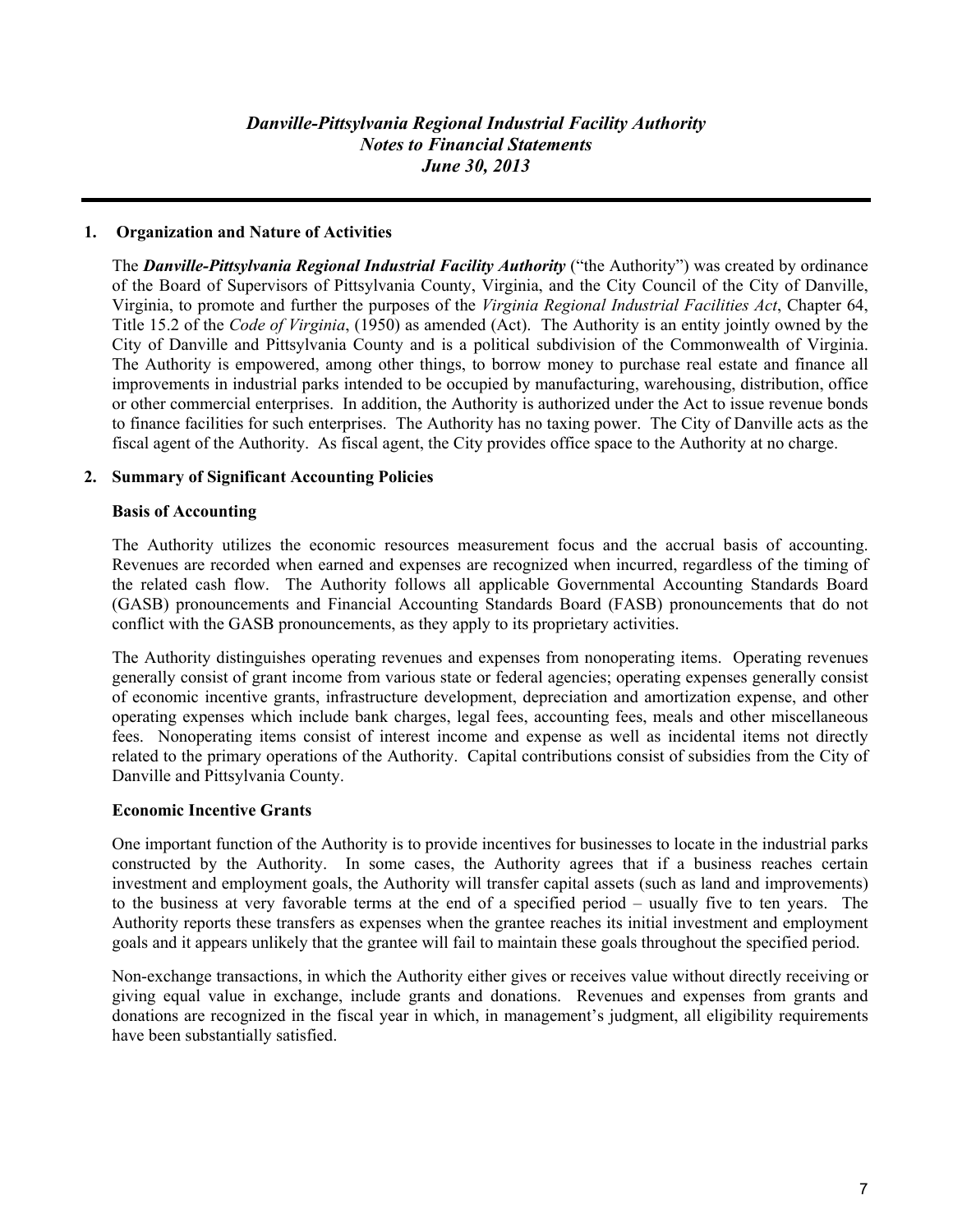#### 2. **Summary of Significant Accounting Policies (Continued)**

#### **Cash and Cash Equivalents**

Cash and cash equivalents represent checking and savings accounts of the Authority, which are available on demand or within a three-month period.

#### **Due From Other Governments**

Due from other governments generally consists of grant reimbursements receivable from the Virginia Tobacco Commission or other grant agencies. There were no amounts due from other governments at June 30, 2013.

### **Other Receivables**

Other receivables consist of credits due to the Authority at year end.

#### **Prepaids**

Certain payments to vendors reflect costs applicable to future accounting periods and are recorded as prepaid items.

#### **Restricted Resources**

When both restricted and unrestricted resources are available for use, it is the Authority's policy to use restricted resources first.

## **Capital Assets**

Property and equipment is recorded at cost and depreciated over the estimated useful lives of the related assets, ranging from 10 to 50 years. Normal maintenance and repairs are charged to operations when incurred. Capital assets that are later transferred to other governments or businesses are capitalized at cost as constructed or purchased, and are later recorded as expenses when transferred to the recipient entity. The expense of capital assets that are transferred as part of economic incentive grants is generally recognized at the time the recipient has met all eligibility requirements and is expected to continue to meet the requirements throughout the period required by the incentive agreement.

Management does not believe the Authority's real estate has declined materially in value below the reported cost; however, no formal appraisals of the Authority's real property have been obtained since it was acquired.

#### **Unearned Revenue**

Unearned revenue represents revenue received but not recognized since it has not been earned. Unearned revenue is comprised of rent payments received in advance of the rent period.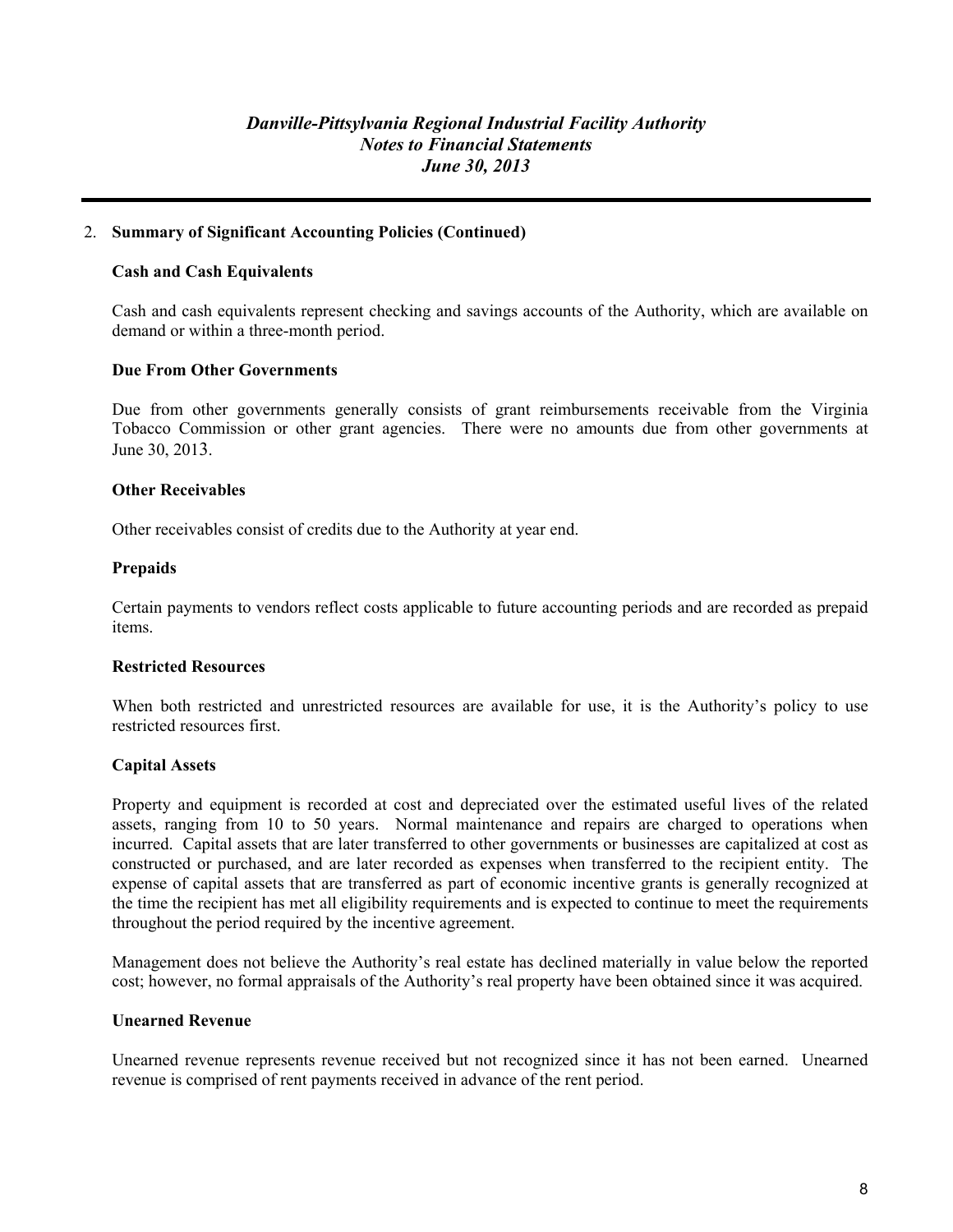### **2. Summary of Significant Accounting Policies (Continued)**

#### **Net Position**

Net position is the difference between assets and liabilities. Net investment in capital assets represents capital assets less accumulated depreciation less any outstanding debt used for the acquisition or improvement of those assets.

### **Estimates**

The preparation of financial statements in conformity with accounting principles generally accepted in the United States of America requires management to make estimates and assumptions that affect the reported amounts of assets and liabilities and the disclosure of contingent assets and liabilities at the date of the financial statements. Such estimates also affect the reported amounts of revenues and expenses during the reporting period. Actual results could differ from those estimates and assumptions.

### **Bond Issuance Costs**

Bond issuance costs are amortized over the life of the bond using the straight-line method, which approximates the effective interest rate method.

#### **Income Taxes**

The Authority is exempt from all federal, state, and local income taxes.

#### **Subsequent Events**

In preparing these financial statements, the Authority has evaluated events and transactions for potential recognition or disclosure through November 8, 2013, the date the financial statements were available to be issued.

## **3. Deposits, Restricted Cash and Investments**

#### **Deposits**

Deposits with banks are covered by the Federal Deposit Insurance Corporation (FDIC) and collateralized in accordance with the Virginia Security for Public Deposits Act (the "Act") Section 2.2-4400 et seq. of the *Code of Virginia*. Under the Act, banks and savings institutions holding public deposits in excess of the amount insured by the FDIC must pledge collateral to the Commonwealth of Virginia Treasury Board. Financial institutions may choose between two collateralization methodologies and depending upon that choice, will pledge collateral that ranges in amount from 50% to 130% of excess deposits. Accordingly, all deposits are considered fully collateralized.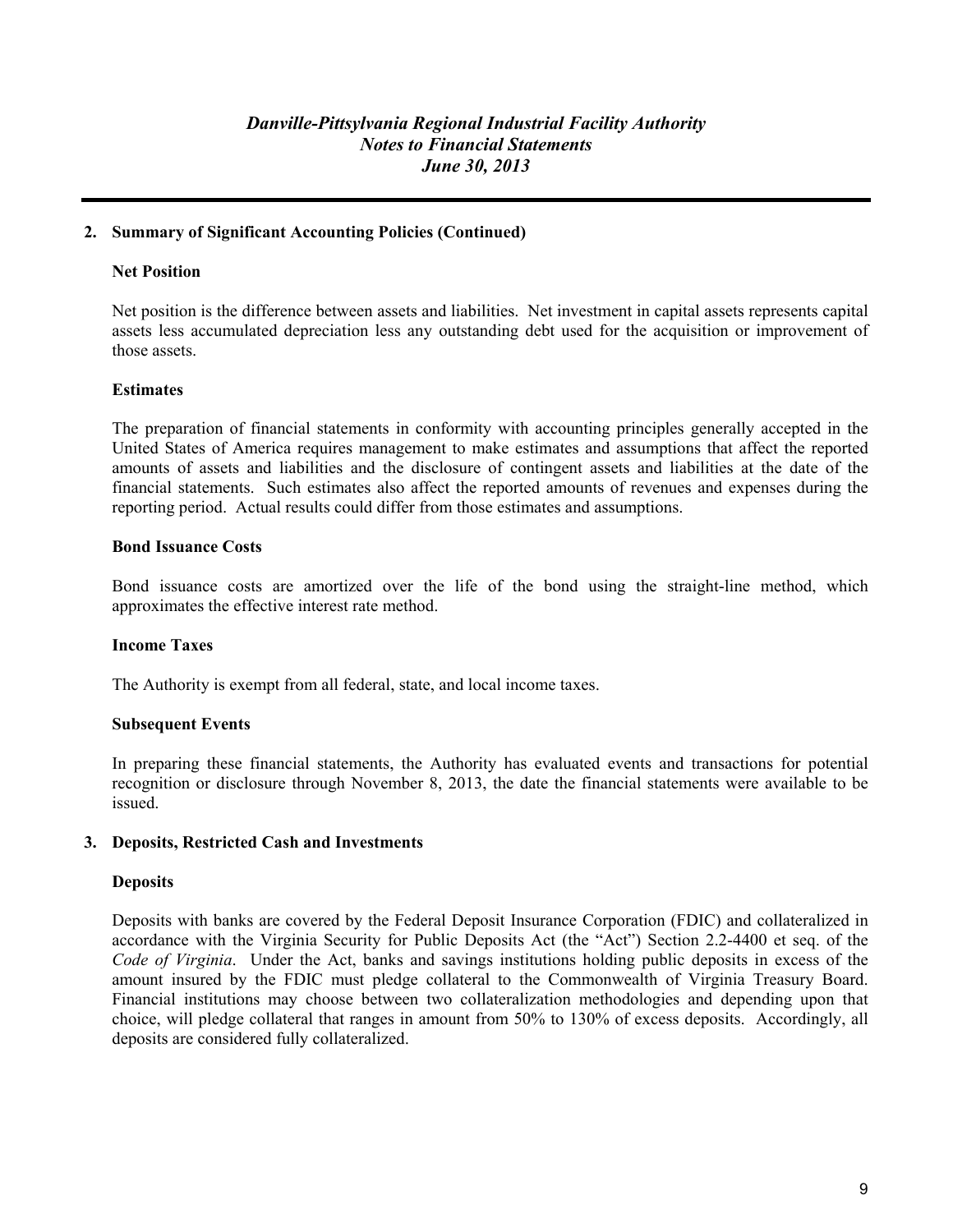### **3. Deposits, Restricted Cash and Investments (Continued)**

#### **Investments**

Statutes authorize the Authority to invest in obligations of the United States or agencies thereof, obligations of the Commonwealth of Virginia or political subdivisions thereof, obligations of the International Bank for Reconstruction and Development (World Bank), the Asian Development Bank, the African Development Bank, "prime quality" commercial paper and certain corporate notes, banker's acceptances, repurchase agreements and the State Treasurer's Local Government Investment Pool (LGIP). At June 30, 2013, the Authority held no investments.

### **Restricted Cash and Cash Equivalents**

Restricted cash and cash equivalents consist of the following at June 30, 2013:

| Bond funds to be used for improvements to Cane Creek Centre | 871.016   |
|-------------------------------------------------------------|-----------|
| Restricted funds for Cane Creek Centre debt service         | 972.945   |
| Restricted funds for Berry Hill Mega Park debt service      | 2,000,117 |
|                                                             | 3.844.078 |

*Interest Rate Risk* - As a means of limiting its exposure to fair value losses due to rising interest rates, the Authority purchases investments having a maturity not greater than two years from the date of purchase.

*Credit Risk* - In accordance with State statutes, the Authority authorizes investments in obligations of the United States and agencies thereof, commercial paper, repurchase agreements which are collateralized with securities that are approved for direct investment, the Virginia Local Government Investment Pool (LGIP), and Virginia's State Non-Arbitrage Pool (SNAP). All cash of the Authority was held in money market or checking accounts at June 30, 2013.

*Concentration of Credit Risk* - The Authority places no limit on the amount that is invested in any one issuer. All Authority funds are currently maintained in checking accounts or money market accounts with two different financial institutions.

## **4. Due To/From Member Localities**

The Authority is equally funded by the City of Danville and Pittsylvania County. The two localities have signed agreements to share all costs of the Authority equally. At times, one locality may front all costs associated with a transaction, creating an amount owed by the other. The Authority reflects these balances as all transactions associated with the Authority are recorded on the Authority's books. At June 30, 2013, the Authority reflects amounts due to Pittsylvania County of \$254,205 and a corresponding due from the City of Danville for the same amount. This stems from items paid for or contributed by Pittsylvania County in excess of its share. It is not expected that the City of Danville will repay this amount in full in fiscal year 2014, but rather that the balance will be adjusted annually based on contributions made by both localities.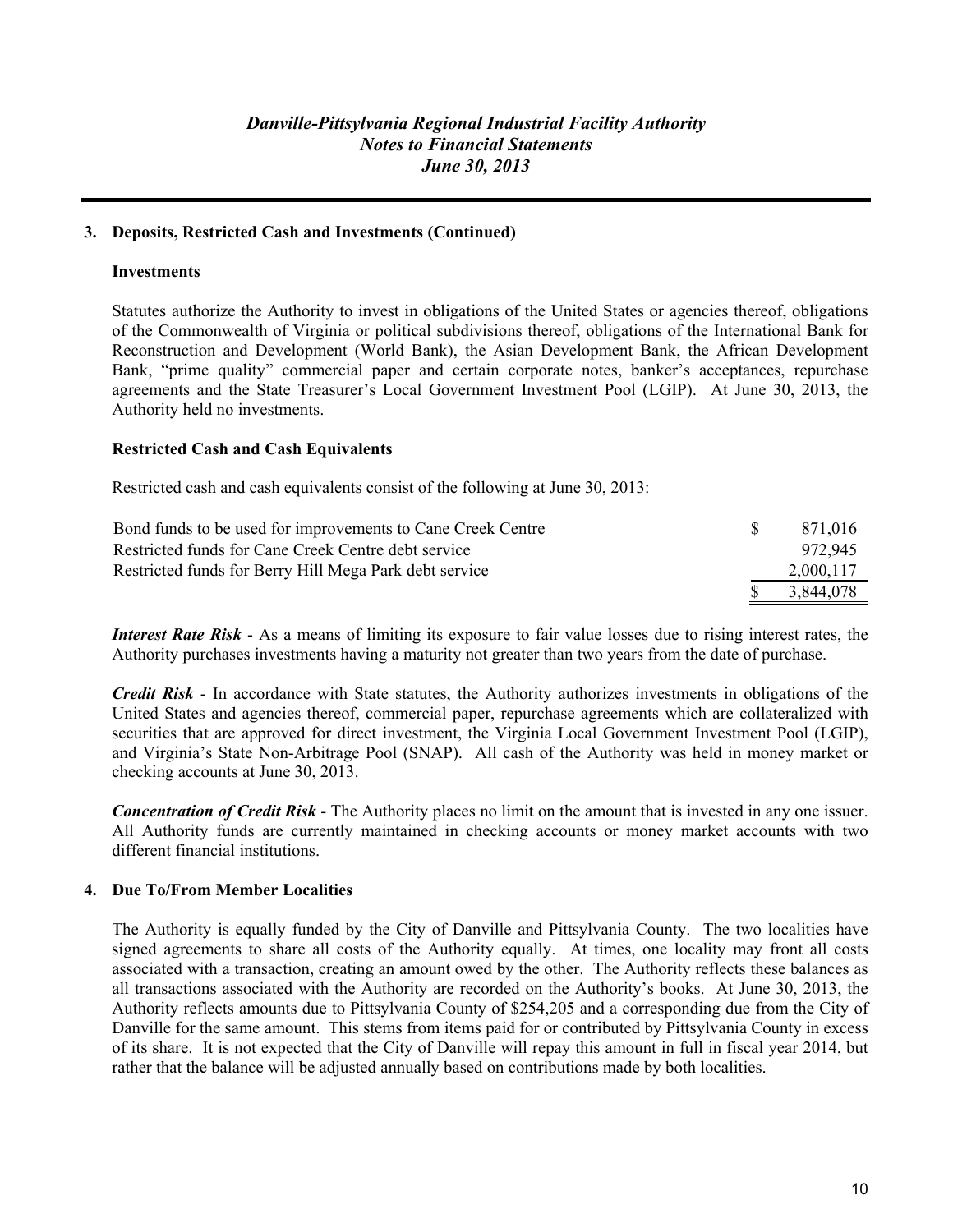# *Danville-Pittsylvania Regional Industrial Facility Authority Notes to Financial Statements June 30, 2013*

# **5. Capital Assets**

Capital asset activity was as follows:

|                                             | June 30, 2012<br><b>Balance</b> | <b>Increases</b> |    | <b>Decreases</b> |    | June 30, 2013<br><b>Balance</b> |
|---------------------------------------------|---------------------------------|------------------|----|------------------|----|---------------------------------|
| Capital assets, not being depreciated:      |                                 |                  |    |                  |    |                                 |
| Cyber Park - Land                           | \$<br>5,904,783                 | \$               | S  |                  | S  | 5,904,783                       |
| Cane Creek Centre - Land                    | 5,871,948                       |                  |    |                  |    | 5,871,948                       |
| Mega Park - Land                            | 13,062,540                      |                  |    |                  |    | 13,062,540                      |
| Total capital assets not being depreciated  | 24,839,271                      |                  |    |                  |    | 24,839,271                      |
| Capital assets, being depreciated:          |                                 |                  |    |                  |    |                                 |
| <b>Buildings</b>                            | 25,617,874                      |                  |    |                  |    | 25,617,874                      |
| <b>Building Improvements</b>                | 267,000                         |                  |    |                  |    | 267,000                         |
| Land Improvements                           | 5,970,458                       |                  |    |                  |    | 5,970,458                       |
| Infrastructure                              | 2,006,965                       |                  |    |                  |    | 2,006,965                       |
| Total capital assets being depreciated      | 33,862,297                      |                  |    |                  |    | 33,862,297                      |
| Less accumulated depreciation for:          |                                 |                  |    |                  |    |                                 |
| <b>Buildings</b>                            | 5,271,069                       | 756,544          |    |                  |    | 6,027,613                       |
| <b>Building Improvements</b>                | 42,156                          | 7,026            |    |                  |    | 49,182                          |
| Land Improvements                           | 554,314                         | 151,783          |    |                  |    | 706,097                         |
| Infrastructure                              | 200,695                         | 40,139           |    |                  |    | 240,834                         |
| Total accumulated depreciation              | 6,068,234                       | 955,492          |    |                  |    | 7,023,726                       |
| Total capital assets being depreciated, net | 27,794,063                      | (955, 492)       |    |                  |    | 26,838,571                      |
| Total capital assets, net                   | \$<br>52,633,334                | \$<br>(955, 492) | \$ |                  | \$ | 51,677,842                      |

### **6. Construction in Progress**

Construction in progress consisted of the following at June 30:

|            | <b>June 30, 2012</b><br><b>Balance</b> | Increases | <b>Decreases</b>         | June 30, 2013<br><b>Balance</b> |
|------------|----------------------------------------|-----------|--------------------------|---------------------------------|
| Mega Park* | 2,277,130                              | 373,026   | $\blacksquare$           | 2,650,156                       |
|            | 130                                    | 373,026   | $\overline{\phantom{0}}$ | 2,650,156                       |

*\* Current year additions include capitalized interest of \$262,812. The construction in progress total for this project includes an accumulated total of \$526,864 capitalized interest at June 30, 2013.*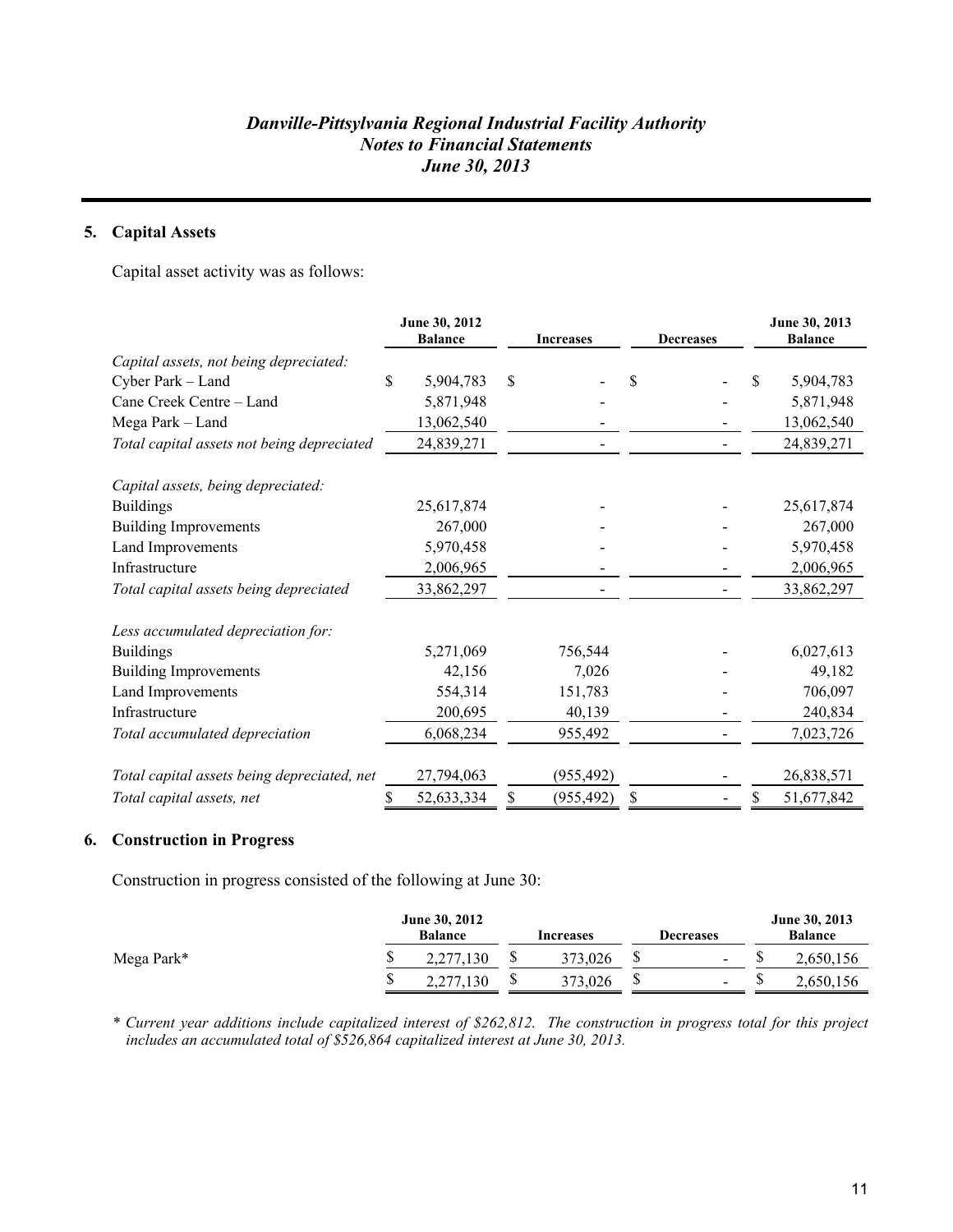## **7. Long-Term Debt**

The following schedule represents all bonds payable:

| <b>Description</b> | <b>Original Issue</b> | <b>Annual Amount</b>  | <b>Interest Rate</b> | <b>Maturity</b> | Outstanding<br>June 30, 2013 |
|--------------------|-----------------------|-----------------------|----------------------|-----------------|------------------------------|
| 2005 Revenue bonds | 7.300.000             | $100.000 - 565.000$   | Variable             | 1/1/2026        | 5,595,000                    |
| 2011 Revenue bonds | 11.250.000            | $730,000 - 5,525,000$ | $2.50 - 4.75\%$      | 9/1/2019        | 5,725,000                    |
|                    | 18,550,000            |                       |                      |                 | 11.320.000                   |

In August 2005, the Authority issued \$7,300,000 in revenue bonds. The bonds bear interest at a variable rate, which averaged 0.20% in fiscal year 2013. The variable rate is set by remarketing agents to reflect the current yields of similar bonds in the marketplace. Future interest payments for this bond issuance disclosed on the following page are calculated using the average rate for the current year. Debt service payments are made with funds received from the City of Danville and Pittsylvania County. The letter of credit fee remained unchanged during fiscal year 2013 at 0.78% per annum of the stated amount of the letter of credit, computed on the basis of a 360-day year and payable quarterly in advance. The Authority chose not to extend the letter of credit agreement that supports the 2005 revenue bonds, which expired on August 1, 2013. As disclosed in Note 11, the Authority issued \$5,595,000 in revenue refunding bonds on August 1, 2013 to satisfy the outstanding balance of the 2005 revenue bonds.

In December 2011, the Authority issued \$11,250,000 in revenue bonds. The debt service payments made on March 1, 2012 and September 1, 2012 were funded by a grant from the Virginia Tobacco Commission; debt service payments thereafter were and will be made with funds received from the City of Danville and Pittsylvania County.

Long-term debt activity for the year ended June 30, 2013 was as follows:

| <b>Description</b>      | <b>Beginning</b><br><b>Balance</b> |            | Increases |                          |              | <b>Decreases</b> |  | Ending<br><b>Balance</b> |  | Due Within<br><b>One Year</b> |
|-------------------------|------------------------------------|------------|-----------|--------------------------|--------------|------------------|--|--------------------------|--|-------------------------------|
| Revenue bonds           |                                    | 17,145,000 |           | $\sim$                   | $\mathbb{S}$ | 5.825,000        |  | 11.320.000               |  | 1,045,000                     |
| Original issue discount |                                    | (19.720)   |           | $\overline{\phantom{0}}$ |              | (10.160)         |  | (9.560)                  |  | (1, 550)                      |
|                         |                                    | 7.125.280  | S         | $\overline{\phantom{a}}$ |              | 5.814.840        |  | 11.310.440               |  | .043.450                      |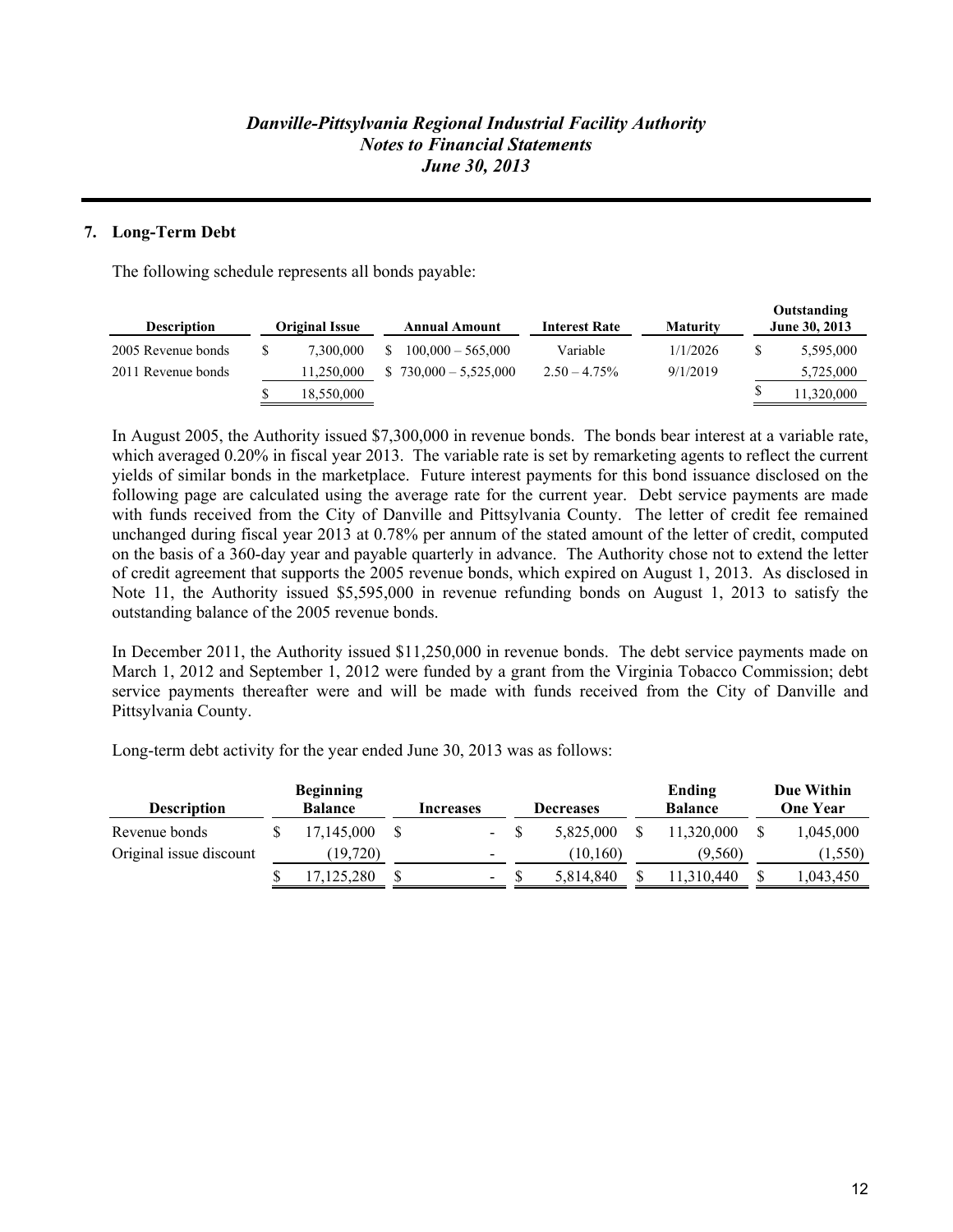## **7. Long-Term Debt (Continued)**

Debt service on the preceding bonds in future years is as follows:

#### **Debt Maturity Schedule**

| <b>Year Ending</b><br>June 30 | Principal        | <b>Estimated</b><br>Interest* |   | Total      |
|-------------------------------|------------------|-------------------------------|---|------------|
| 2014                          | \$<br>1,045,000  | \$<br>229,871                 | S | 1,274,871  |
| 2015                          | 1,080,000        | 205,635                       |   | 1,285,635  |
| 2016                          | 1,130,000        | 178,181                       |   | 1,308,181  |
| 2017                          | 1,175,000        | 146,638                       |   | 1,321,638  |
| 2018                          | 1,230,000        | 110,717                       |   | 1,340,717  |
| $2019 - 2023$                 | 4,040,000        | 115,819                       |   | 4,155,819  |
| $2024 - 2028$                 | 1,620,000        | 6,580                         |   | 1,626,580  |
|                               | \$<br>11,320,000 | \$<br>993,441                 | S | 12,313,441 |

\* Estimated interest is computed using rates in effect as of June 30, 2013.

#### **8. Economic Development**

In fiscal year 2013, the Authority awarded a grading grant in the amount of \$150,000 to a company in the Cyber Park pursuant to a performance grant agreement between the Authority and the company. The company agreed to create 25 additional jobs and will have to repay the Authority \$6,000 for each job not created by September 30, 2015.

## **9. Short-Term Operating Leases**

The Authority leases land to tenants under lease terms of one year or less. Under the terms of the agreements, the future rental income for the year ending June 30, 2014 is estimated to be \$11,450.

#### **10. Long-Term Operating Leases**

In October 2006, the Authority entered into agreements with Swedwood Danville, LLC that provide the Authority will lease 94 acres (valued at \$989,205) to Swedwood for 120 months at a rate of \$1 per year. Swedwood has the option to purchase the above-mentioned land for \$1 at the end of the 120-month lease if it meets certain investment and employment criteria. In fiscal year 2008, Swedwood met its initial investment and employment criteria and the Authority recorded the transfer of land to Swedwood. If Swedwood chooses to expand its operations within the terms of the agreement, it also has the right to lease from the Authority certain parcels of land known as lots 7B and/or 7C, consisting of approximately 103 acres and 11 acres, respectively. Swedwood also has the right of first refusal to purchase a certain parcel of land from the Authority known as Lot 6 consisting of 68.8 acres.

The Research building, which has a carrying value of \$6,025,459 at June 30, 2013 and accumulated depreciation of \$1,010,358, is leased to the Institute for Advanced Learning & Research (IALR) for \$10 per year per square foot occupied. The lease was renewed at the same rent terms on June 1, 2013 for a one-year period and will automatically renew annually thereafter for successive one year periods. The rent for the renewal is set forth in the lease agreement. Insurance and maintenance costs are the responsibility of the lessee. For fiscal year 2013, \$52,546 of rental income was received through this lease.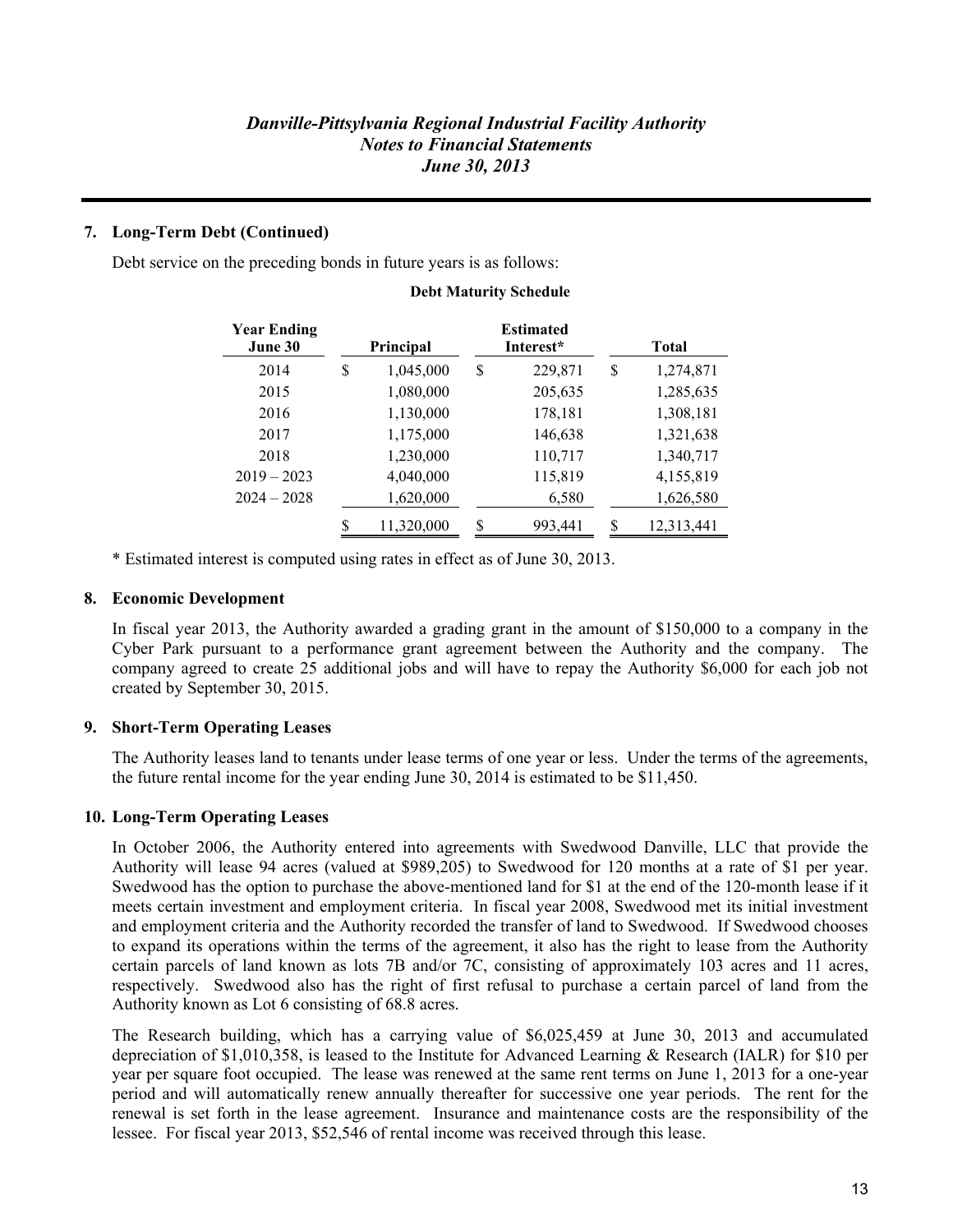#### **10. Long-Term Operating Leases (Continued)**

The Institute building is leased to the IALR for \$1 per year. The lease term is 15 years and began in June 2004. Insurance and maintenance costs are the responsibility of the lessee.

In fiscal year 2011, the Authority entered into a ground lease with the IALR to allow for the construction of the Sustainable Energy Technology Center Building (SEnTeC). The lease term is 240 months and began in September 2010. The property is leased to the IALR at a rate of \$1 per year and the IALR has the option to purchase the premises for \$100 at the end of the lease term.

#### **11. Commitments/Subsequent Events**

At June 30, 2013, the Authority had approximately \$3 million in outstanding engineering and consulting contracts, of which approximately \$1.9 million had not been expended.

On August 1, 2013, the Authority issued \$5,595,000 in revenue refunding bonds. These bonds were issued to satisfy the outstanding balance of the Series 2005 revenue bonds.

In September 2013, the Authority entered into contracts to purchase several properties surrounding the Cane Creek Centre. The Authority closed on one of the properties on October 31, 2013, purchasing 17 acres for approximately \$172,000.

#### **12. Dissolution of Authority**

 If dissolution of the Authority should occur, such dissolution shall be made pursuant to *Code of Virginia*, Section 15.2-6415. Pittsylvania County is in the process of constructing a Multi-Port Access Point (MSAP), at an approximate cost of \$2 million that will benefit areas served by the Authority. Should the Authority ever be dissolved, the MSAP will be considered part of the County's investment in the Authority.

**\* \* \* \* \***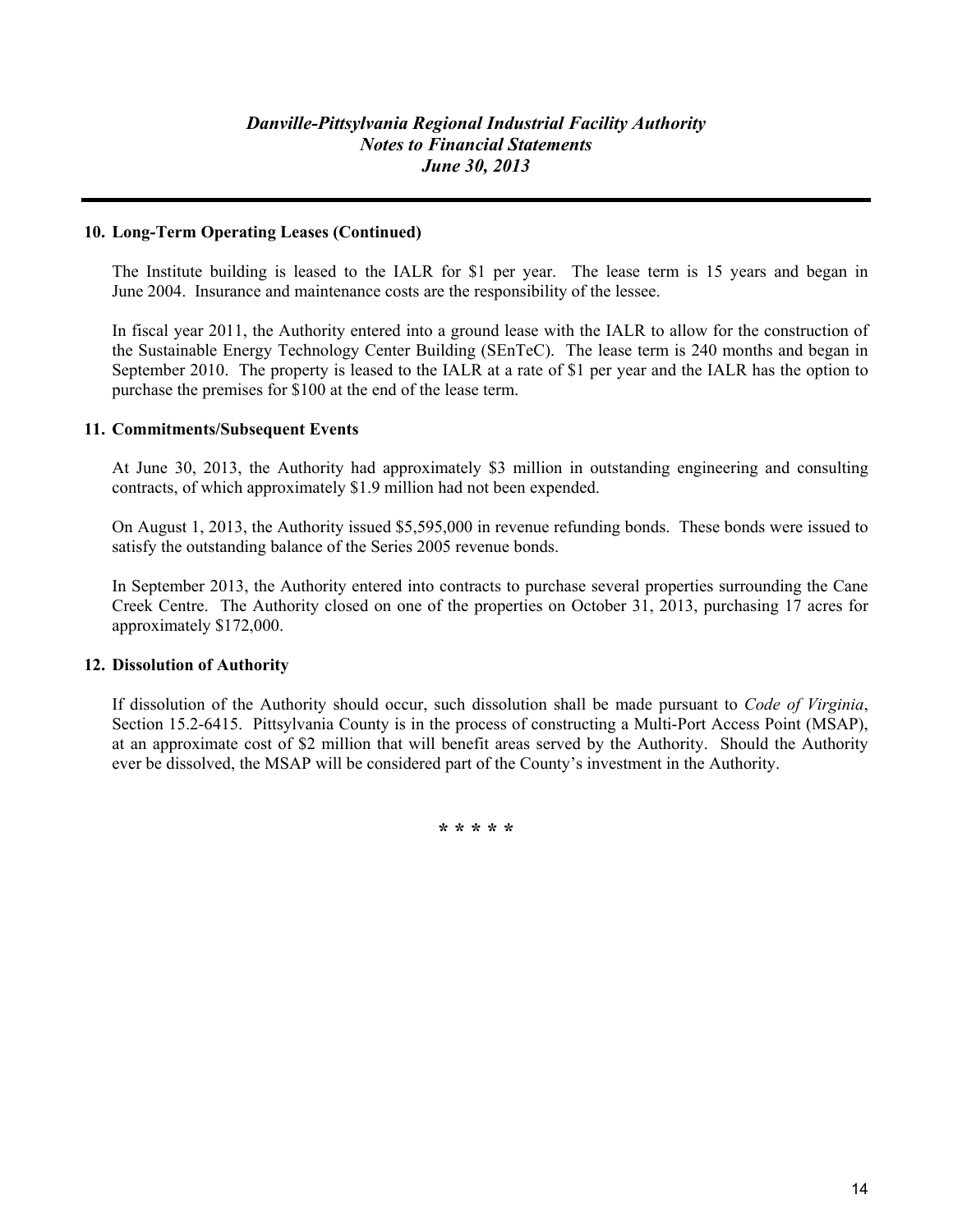

### **INDEPENDENT AUDITOR'S REPORT ON INTERNAL CONTROL OVER FINANCIAL REPORTING AND ON COMPLIANCE AND OTHER MATTERS BASED ON AN AUDIT OF FINANCIAL STATEMENTS PERFORMED IN ACCORDANCE WITH**  *GOVERNMENT AUDITING STANDARDS*

To the Board of Directors of Danville-Pittsylvania Regional Industrial Facility Authority Danville, Virginia

 We have audited, in accordance with auditing standards generally accepted in the United States of America; the standards applicable to financial audits contained in *Government Auditing Standards,*  issued by the Comptroller General of the United States; and the *Specifications for Audits of Authorities, Boards, and Commissions,* issued by the Auditor of Public Accounts of the Commonwealth of Virginia, the financial statements of the Danville-Pittsylvania Regional Industrial Facility Authority (the "Authority"), as of and for the year ended June 30, 2013, and the related notes to the financial statements, which collectively comprise the Authority's basic financial statements, and have issued our report thereon dated November 8, 2013.

#### Internal Control over Financial Reporting

 In planning and performing our audit of the financial statements, we considered the Authority's internal control over financial reporting (internal control) to determine the audit procedures that are appropriate in the circumstances for the purpose of expressing our opinion on the financial statements, but not for the purpose of expressing an opinion on the effectiveness of the Authority's internal control. Accordingly, we do not express an opinion on the effectiveness of the Authority's internal control.

A *deficiency in internal control* exists when the design or operation of a control does not allow management or employees, in the normal course of performing their assigned functions, to prevent, or detect and correct misstatements on a timely basis. A *material weakness* is a deficiency, or a combination of deficiencies, in internal control such that there is a reasonable possibility that a material misstatement of the entity's financial statements will not be prevented, or detected and corrected on a timely basis. A *significant deficiency* is a deficiency, or a combination of deficiencies, in internal control that is less severe than a material weakness, yet important enough to merit attention by those charged with governance.

Our consideration of internal control over financial reporting was for the limited purpose described in the first paragraph of this section and was not designed to identify all deficiencies in internal control over financial reporting that might be material weaknesses or, significant deficiencies. **Given these limitations, during our audit we did not identify any deficiencies in internal control that we consider to be material weaknesses.** However, material weaknesses may exist that have not been identified.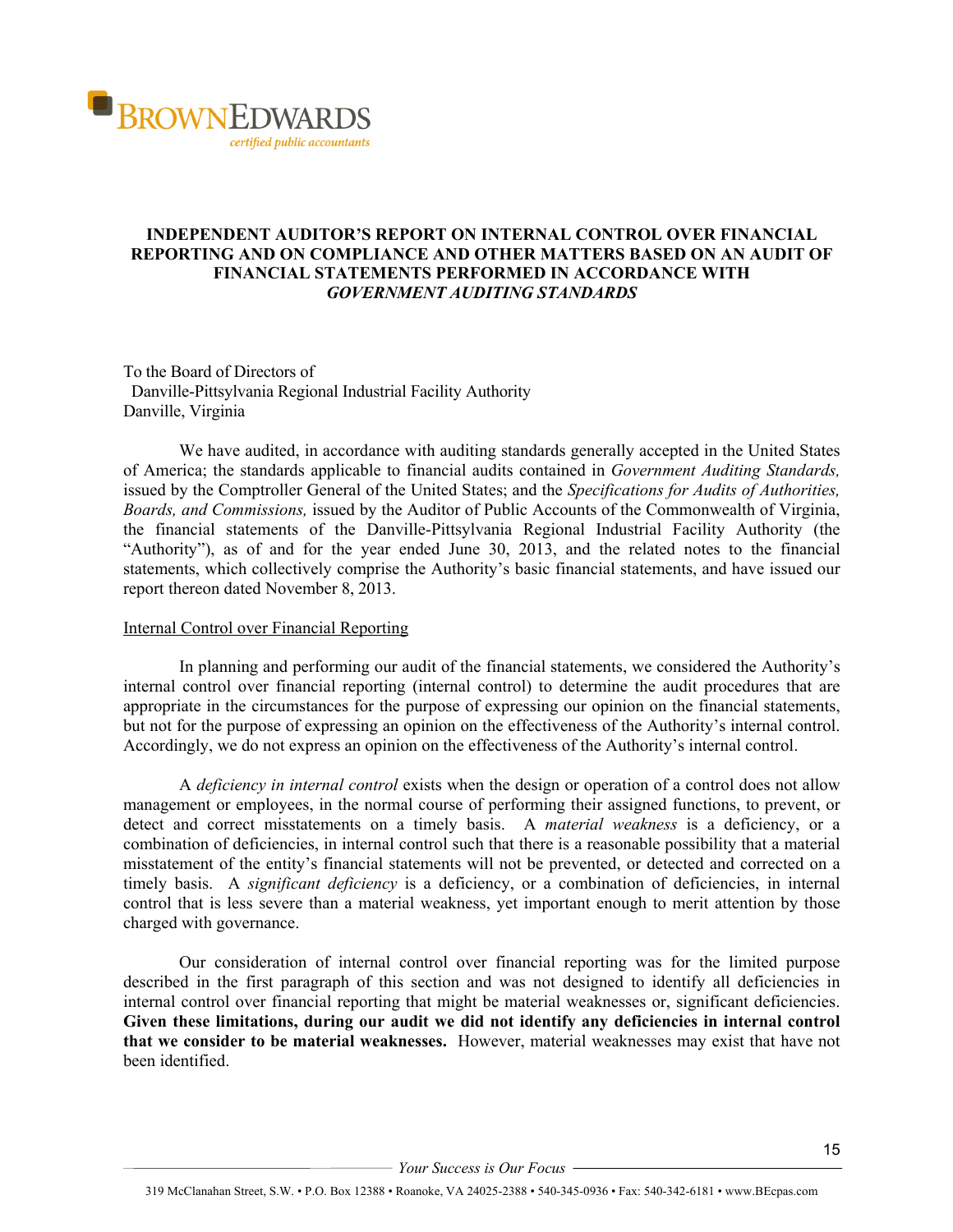#### Compliance and Other Matters

 As part of obtaining reasonable assurance about whether the Authority's financial statements are free of material misstatement, we performed tests of its compliance with certain provisions of laws, regulations, contracts, and grant agreements, noncompliance with which could have a direct and material effect on the determination of financial statement amounts. However, providing an opinion on compliance with those provisions was not an objective of our audit and, accordingly, we do not express such an opinion. **The results of our tests disclosed no instances of noncompliance that are required to be reported under** *Government Auditing Standards.*

#### Purpose of this Report

 The purpose of this report is solely to describe the scope of our testing of internal control and compliance and the results of that testing, and not to provide an opinion on the effectiveness of the entity's internal control or on compliance. This report is an integral part of an audit performed in accordance with *Government Auditing Standards* in considering the Authority's internal control and compliance. Accordingly, this communication is not suitable for any other purpose.

Brown, Edwards Kompany, S. L. P.

CERTIFIED PUBLIC ACCOUNTANTS

Roanoke, Virginia November 8, 2013